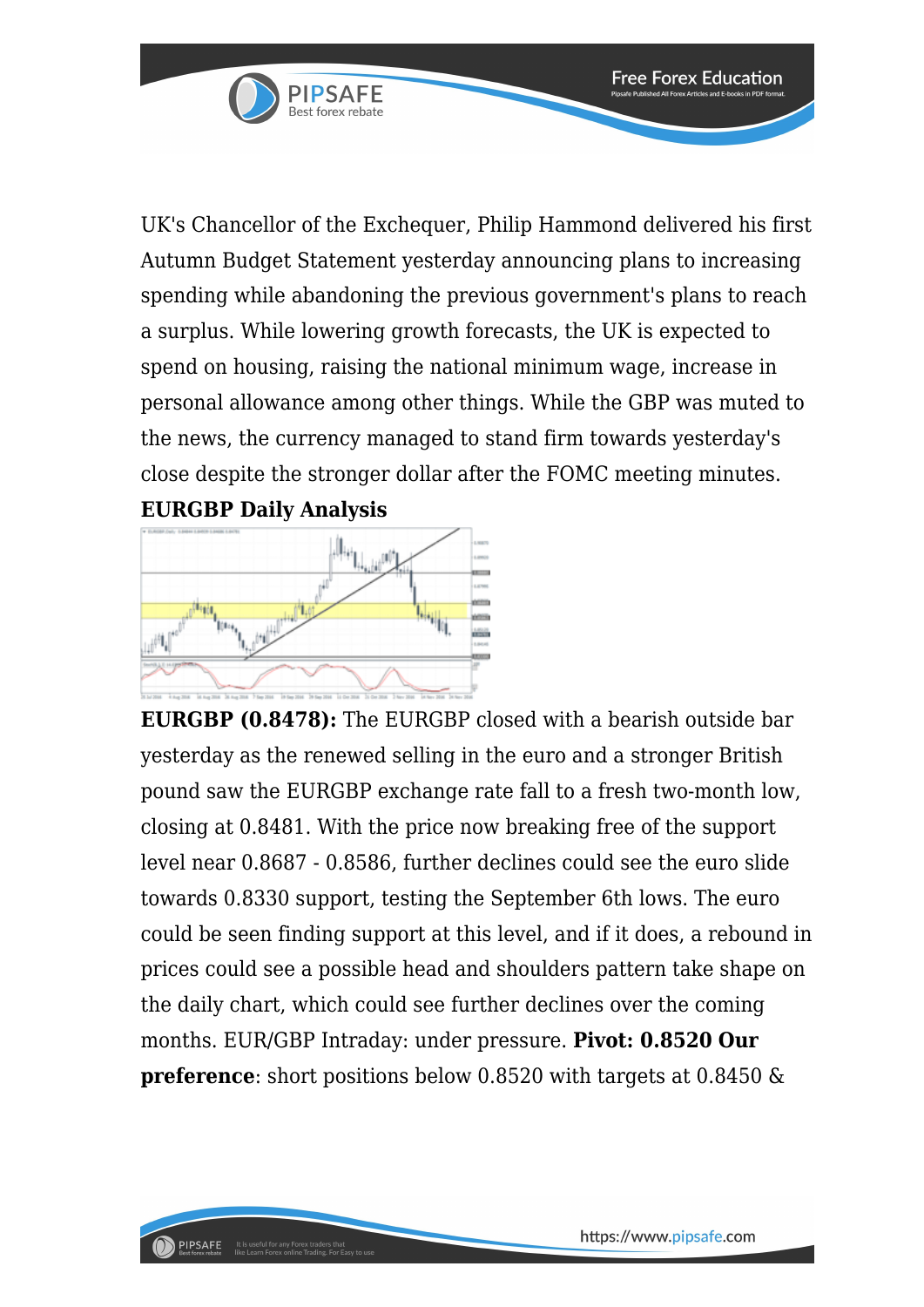

0.8415 in extension. **Alternative scenario**: above 0.8520 look for further upside with 0.8570 & 0.8640 as targets. **Comment**: the RSI shows downside momentum.



PIPSAFE

It is useful for any Forex traders that<br>like Learn Forex online Trading. For Ea

**USDCAD (1.3512):** USDCAD extended its gains to 1.3500 following the rebound off the support near 1.3400. With the potential for resistance to form near 1.3500, USDCAD could be pushing lower and thus a daily close below 1.3500 could confirm this view. Alternately, if USDCAD posts a bullish close above 1.3500, the price could be seen retesting the previous highs near 1.3530 ahead of further gains. On the weekly timeframe, USDCAD is currently flat, but a bearish close on the weekly could confirm the expected declines to 1.3221. USD/CAD Intraday: further advance. **Pivot: 1.3460 Our preference**: